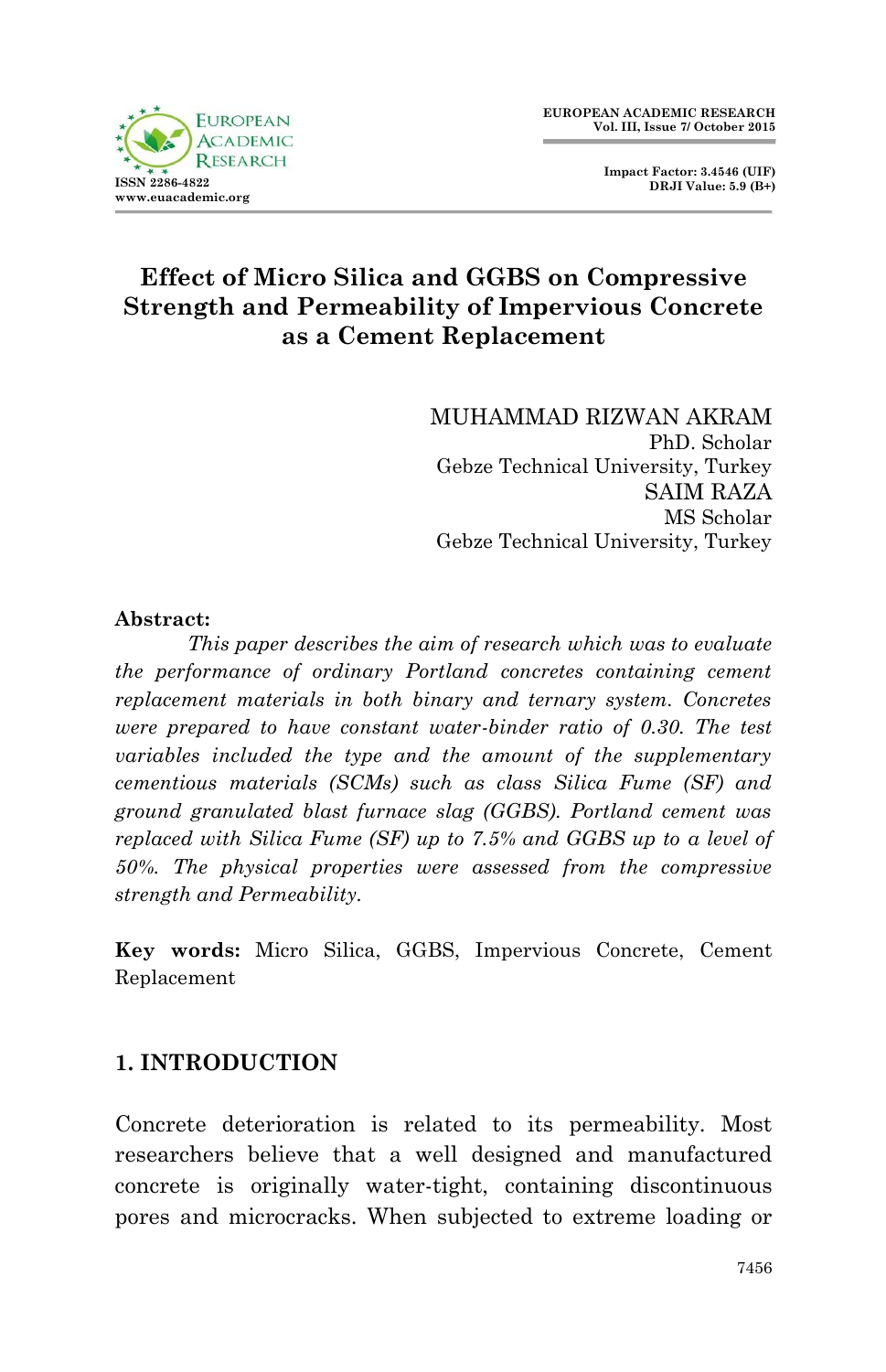weathering, concrete deteriorates through a variety of physical and chemical processes, which result in cracking. Cracks in concrete generally interconnect flow paths and increase concrete permeability. The increase in concrete permeability due to crack progression allows more water or aggressive chemical ions to penetrate into the concrete, facilitating further deterioration. The addition of silica fume to concrete is effective for increasing the compressive strength, decreasing the drying shrinkage, increasing the abrasion resistance, and decreasing the permeability. As a result, silica fume concrete is increasingly used in civil structures.

# **2. LITERATURE REVIEW**

### **GGBS**

The hydraulic potential of blast furnace slag was first discovered in Germany in 1862.In 1865, lime-activated blast furnace slag started to be produced commercially in Germany and in 1880 GGBS was first used in combination with Portland cement (Concrete Society, 1991). In Europe, GGBS has been used for over 100 years. In North America, the history of the use of GGBS in quality concrete dates back about 50 years (Yazdani, 2002). In South East Asian countries including Mainland China and Hong Kong, GGBS was used in concrete in around 1990. Between 1955 and 1995, about 1.1 billion tons of cement was produced in Germany, about 150 million tones of which consisted of blast furnace slag (Geiseler et al, 1995). In China, the estimated total GGBS production was about 100 million tons in 2007 (Chen, 2006).There is abundant examples of the use of GGBS concrete in construction projects. In New York, the concrete used in the construction of the World Trade Centre has about 40% GGBS replacement (Slag Cement Association, 2005). The Atlantas Georgia Aquarium which used 20% to 70% GGBS replacement. In China, GGBS has been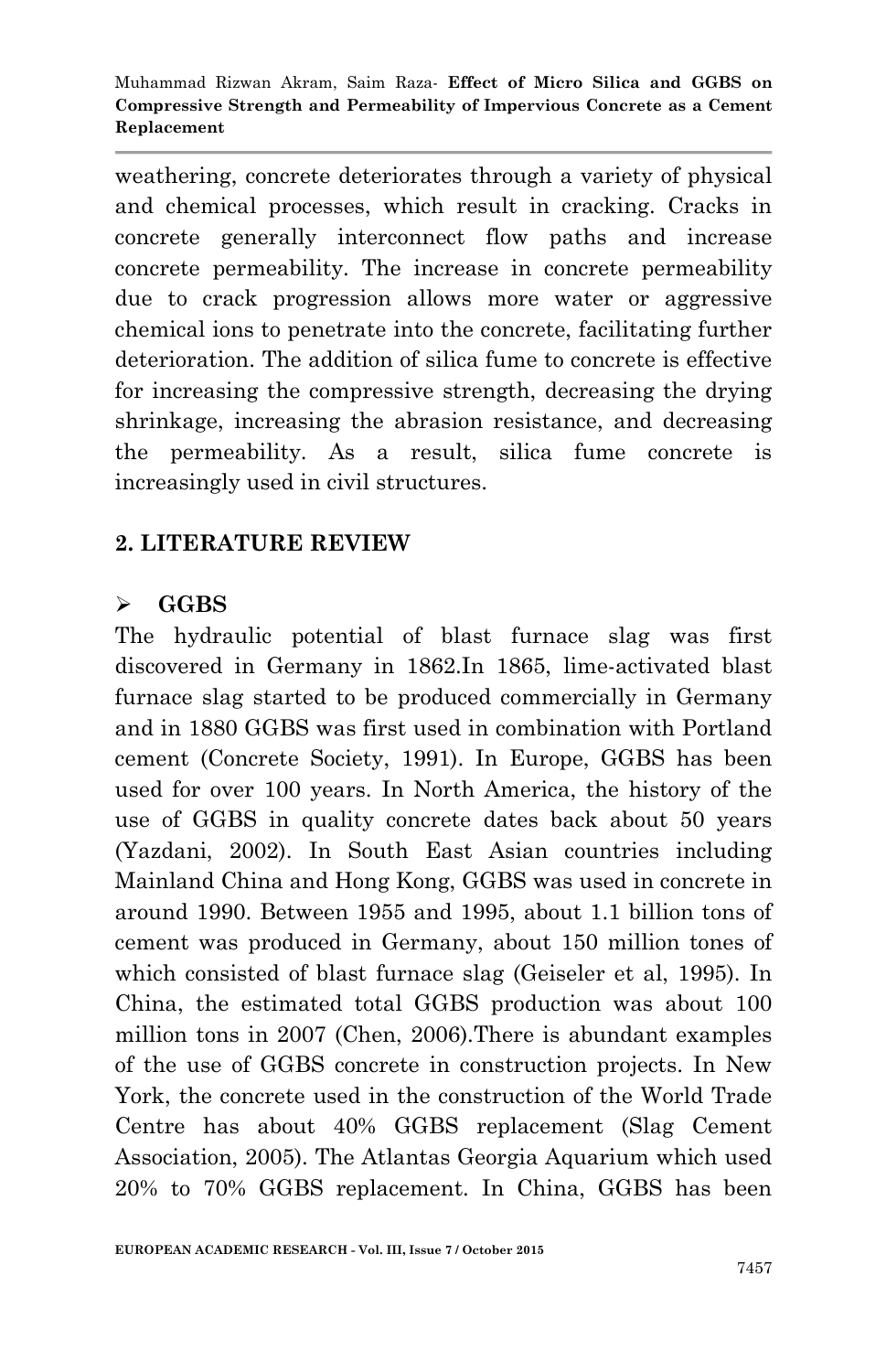widely used in major construction projects such as the Three Gorges Dam, Beijing-Shanghai Express Rail, and Cross-bay Bridge of Hangzhou Bay. The GGBS replacement level is generally around 40% (China Cements, 2009; ChinaBiz, 2009).

### **Silica Fume**

In some cases, SF was added to compensate for the decrease in early strength (Erdem and Kirca, 2008; Shehata and Thomas, 2002; Thomas et al., 1999; Popovics, 1993) whilst trying to maintain/enhance the durability characteristics associated with high level replacements of Portland cement with these materials. Silica fume, also known as micro silica or condensed silica fume, is a relatively new material compared to fly ash and GGBS, having come into increased use in the concrete industry only in the 1980s (Malhotra and Mehta, 1996). It is produced by electric arc furnaces as a byproduct of the metallic silicon or ferrosilicon alloys (Mehta, 1983). It is supplied in different forms such as undensified powder (bulk density approx. 200 kg/m3), densified powder (bulk density approx. 500-600 kg/m3), micropelletised (bulk density approximately 700 kg/m3), or premixed with water into a slurry (Bartos, 1992).Silica fume consists of spherical particles of an almost pure silicon dioxide which are approximately 0.00015 mm in diameter. These are approximately 100 times smaller than the particles of cement (Bartos, 1992). Due to its extremely fine particle size and amorphous nature, it is a highly reactive pozzolan and its addition to concrete accelerates the temperature rise during the first 72 hours. However, the overall temperature rise in later ages of the silica fume concrete was still lower than that of the reference concrete (Malhotra and Mehta, 1996). The main advantage of using silica fume is that, when used with super plasticizers, it is possible to obtain good strengths at lower temperatures (Jahren, 1983). Khayat, et al (1997) reports that the use of blended silica fume cement resulted in approximately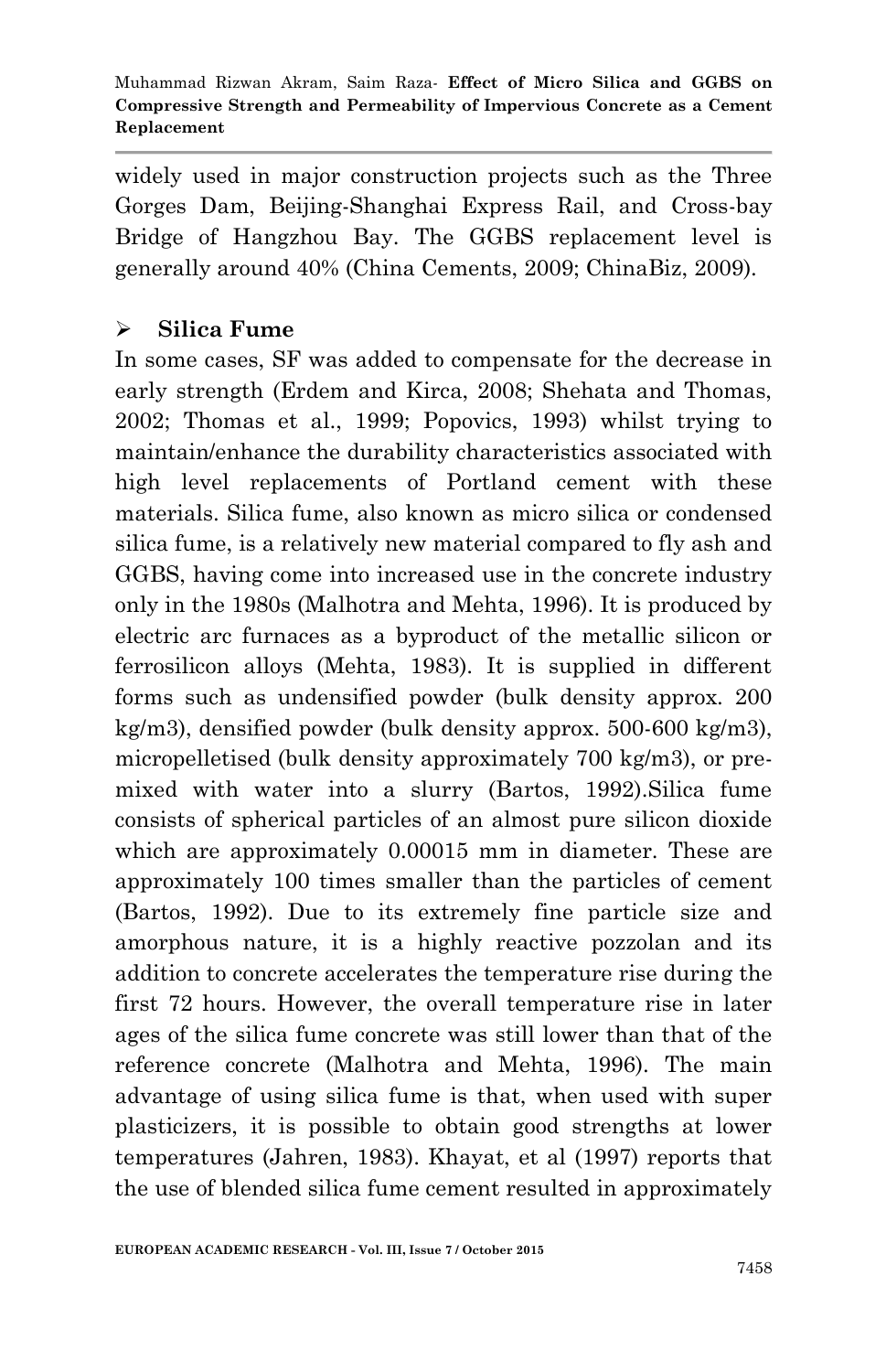20% strength gain compared to similar mixtures containing Type 10 and 20 cements (similar toASTM C 150 Type I and Type II cements). Silica fume, aside from increasing the rate of hydration of C3S, combines with the lime formed as a reaction product of cement hydration. Its effect on the kinetics of hydration is difficult to follow not only because it influences the rate of hydration but also because it is consumed by the reaction products (Malhotra, 1987).The reactivity of condensed silica fume can be related to its fineness and its composition: 100% glass with 90% active silica (Aitcin, 1983). The high reactivity of silica fume leads to an increase in early heat liberation in concrete, but according to Bye (1999), as the replacement level exceeds 10%, silica fume progressively reduces the total heat liberation. Jahren (1983) reports from his literature review that the activity of silica fume compared to cement called activity index, substitution index, or efficiency index, ranged from 2 to 5. This activity index, denoted as  $K$ , expresses the efficiency of silica fume compared to cement in the relationship between concrete strength and w/c ratio and varies considerably with dosage, curing conditions, age, plasticizer dosage, and type of cement. A review of existing literature shows that there are conflicting results with regard to the effect of silica fume on the temperature rise of concrete but most agree that its use results in an earlier time to arrive at the maximum temperature. According to Malhotra and Mehta (1996), the addition of silica fume accelerates the temperature rise during the first 72 hours but the overall temperature rise at later ages was lower compared to a similar Portland cement concrete. Alshamsi (1997) reported that micro silica reduced the temperature rise in the mortar mix and slightly accelerated the time to arrive at the maximum temperature. Domone and Soutsos (1995) also reported acceleration in the time to reach the maximum temperature but their mix with 10% micro silica showed an increase in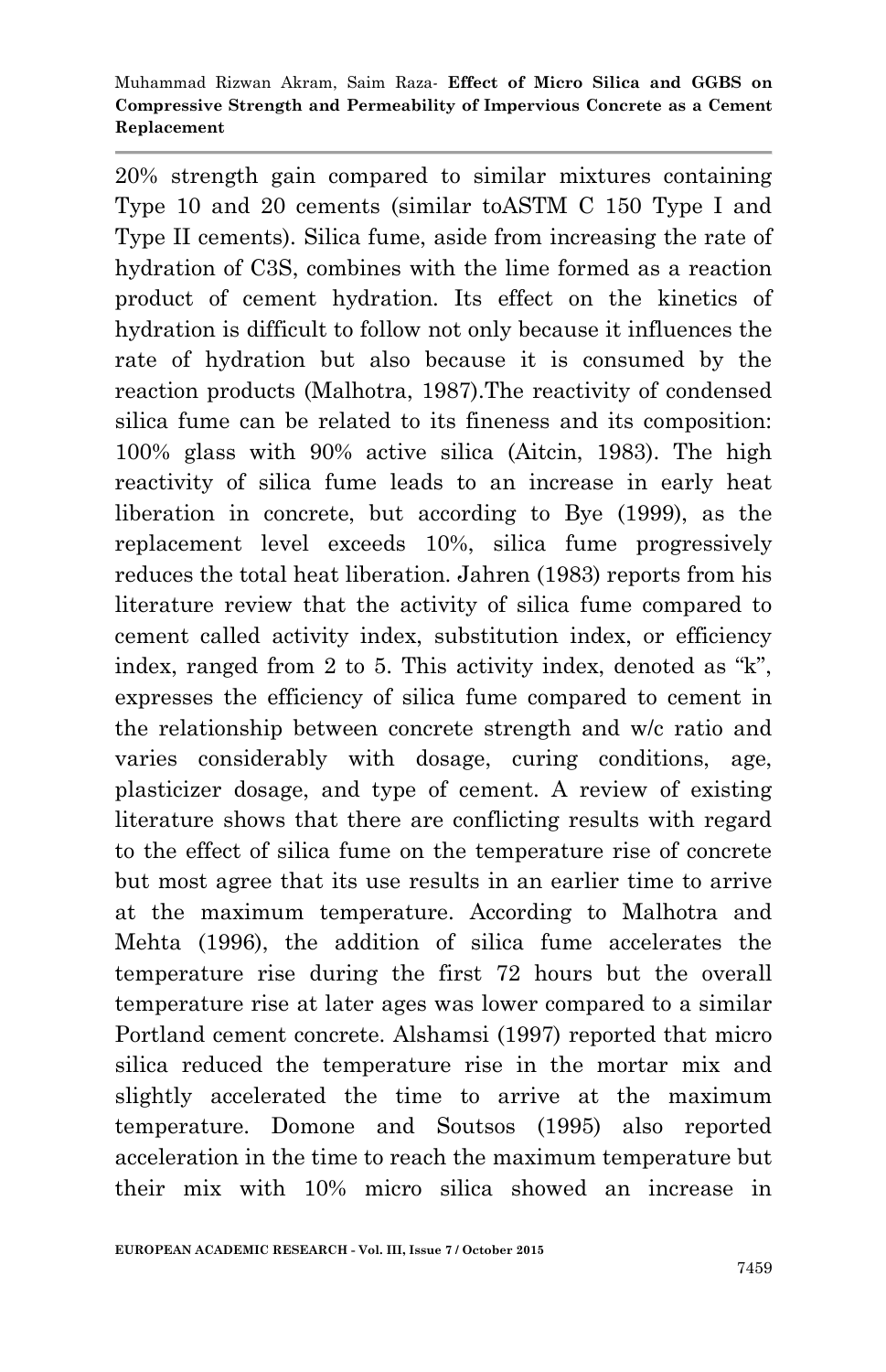temperature. Meland (1983) observed that a moderate addition of condensed silica fume to normal Portland cement seems to accelerate hydration. A 10% substitution accelerates the rate of heat evolution while a 20% substitution retards the heat liberation. On the other hand, Pinto and Hover (1999) concluded that more heat was generated at medium levels of additions of silica fume than at zero or high additions. At low levels of addition, the heat generated from the pozzolanic reaction was greater than the decrease in heat liberation resulting from a reduction in cement hydration. At high levels, the inverse was observed. For mixtures without silica fume, the maximum temperature rise was 4.6°C/kg-mortar, while for mixtures with silica fume the maximum temperature rise was 5.2°C/kg-mortar. Silica fume increased the maximum rate of hydration of cement and shortened the dormant period. Khayat, et al (1997) monitored the temperatures of two 100 x 200 mm cylinders for 24 hours. The maximum temperature rise at early ages was not significantly affected by the replacement of cement mass by 7.5% of silica fume. However, despite the lower cement content and lower maximum temperature rise of silica fume concrete, they exhibited greater rates of temperature rise than corresponding mixes made with Type 10 or 20 cement (similar to ASTM C 150 Type I and Type II cements)

### **3. EXPERIMENTAL PROGRAMME**

Concrete specimens used in the research of compressive strength are 150 mm (6 in) diameter and 300 mm (12in) where as in permeability 2 cylinders and 2 cubes are used. Permeability cylinders had diameter of 150 mm (6 in) and 100 mm (4 in) are used with 150 mm (6 in) of each cylinder height whereas permeability cubes have 150mm x150mm x150mm  $(6in x6in x 6 in)$  and 100mm x 100mm x 150mm  $(4in x 4in x 6in)$ dimensions. By means of a compressive strength test the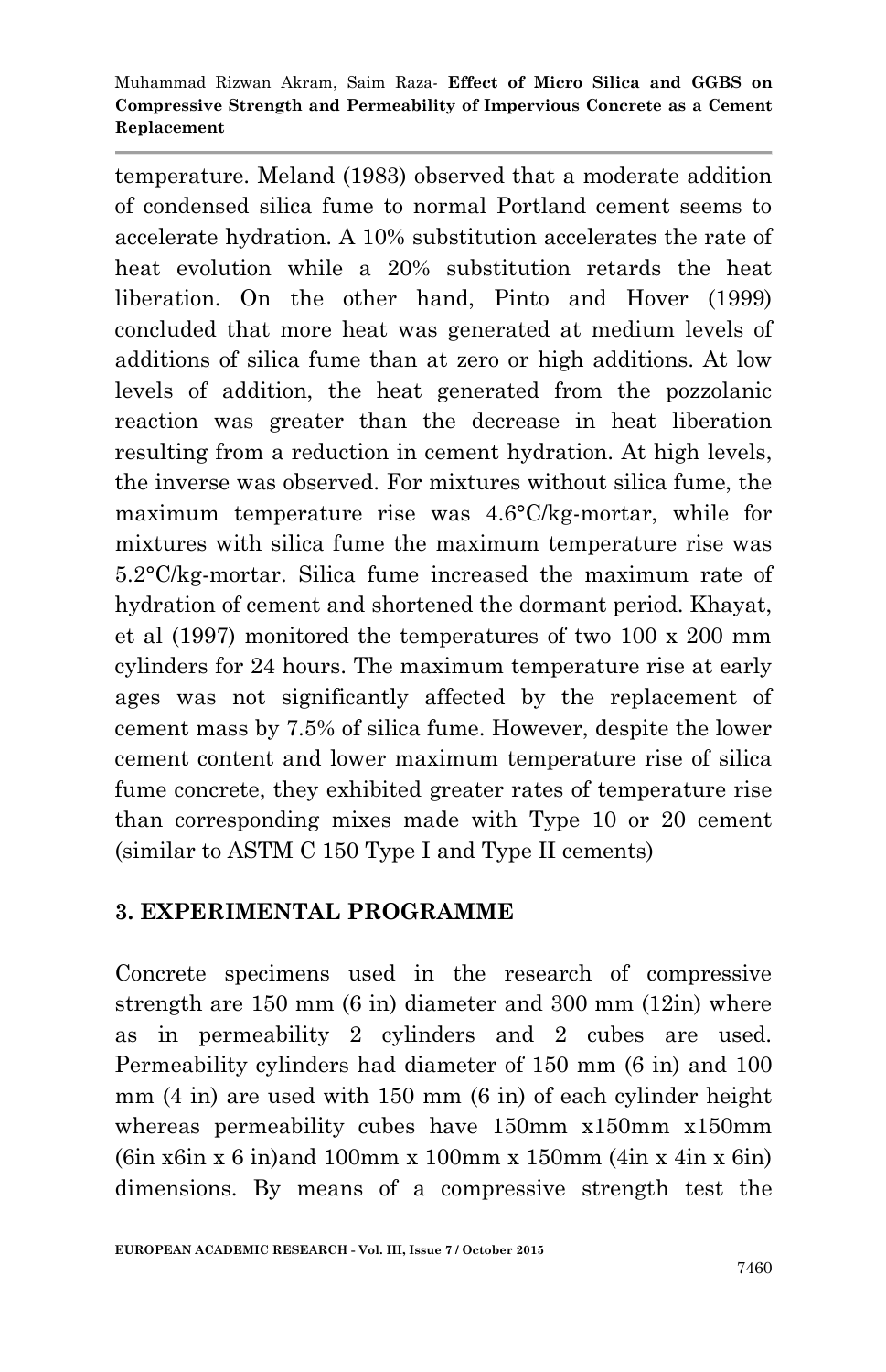cylinders were loaded to have a rate of 50kN/min. After loading, the cracks appeared and ultimate crush of cylinders giving compressive of concrete cylinders which were noted. In four cells automatic concrete water permeability apparatus permeability test were performed. Each cell had an internal pressure 0 to 30 bar applies on specimens up to 10 min (600 sec). The water permeated through the specimen is directly collected and measured in a graduated cylinder to find out the permeability coefficient in cm/s.

### **3.1. Mix Proportions for Binder**

The mix proportions for binder used in the study are given in Table 1

| Mix ID | w/b | % of binder materials |          |             |
|--------|-----|-----------------------|----------|-------------|
|        |     | <b>OPC</b>            | SF       | <b>GGBS</b> |
| MIX A  | 0.3 | 100                   | $\Omega$ | $\Omega$    |
| MIX B  | 0.3 | 92.5                  | 7.5      | $\theta$    |
| MIX C  | 0.3 | 65                    | $\Omega$ | 35          |
| MIX D  | 0.3 | 50                    | $\Omega$ | 50          |
| MIX E  | 0.3 | 70                    | 5        | 25          |
| MIX F  | 0.3 | 67.5                  | 7.5      | 25          |
| MIX F  | 0.3 | 60                    | 5        | 35          |
| MIX G  | 0.3 | 57.5                  | 7.5      | 35          |

**Table 1:**

The water/binder ratio used in research was 0.3 (by weight). The slump of fresh concrete was 75 to 100 mm. The compressive strength specimens were cured under water are for 3,7,21,28 and 56 days where as permeability specimens were cured for  $14,21,28$  and 56 days at a room in a temperature of about  $20^{\circ}$ C before being performing the tests.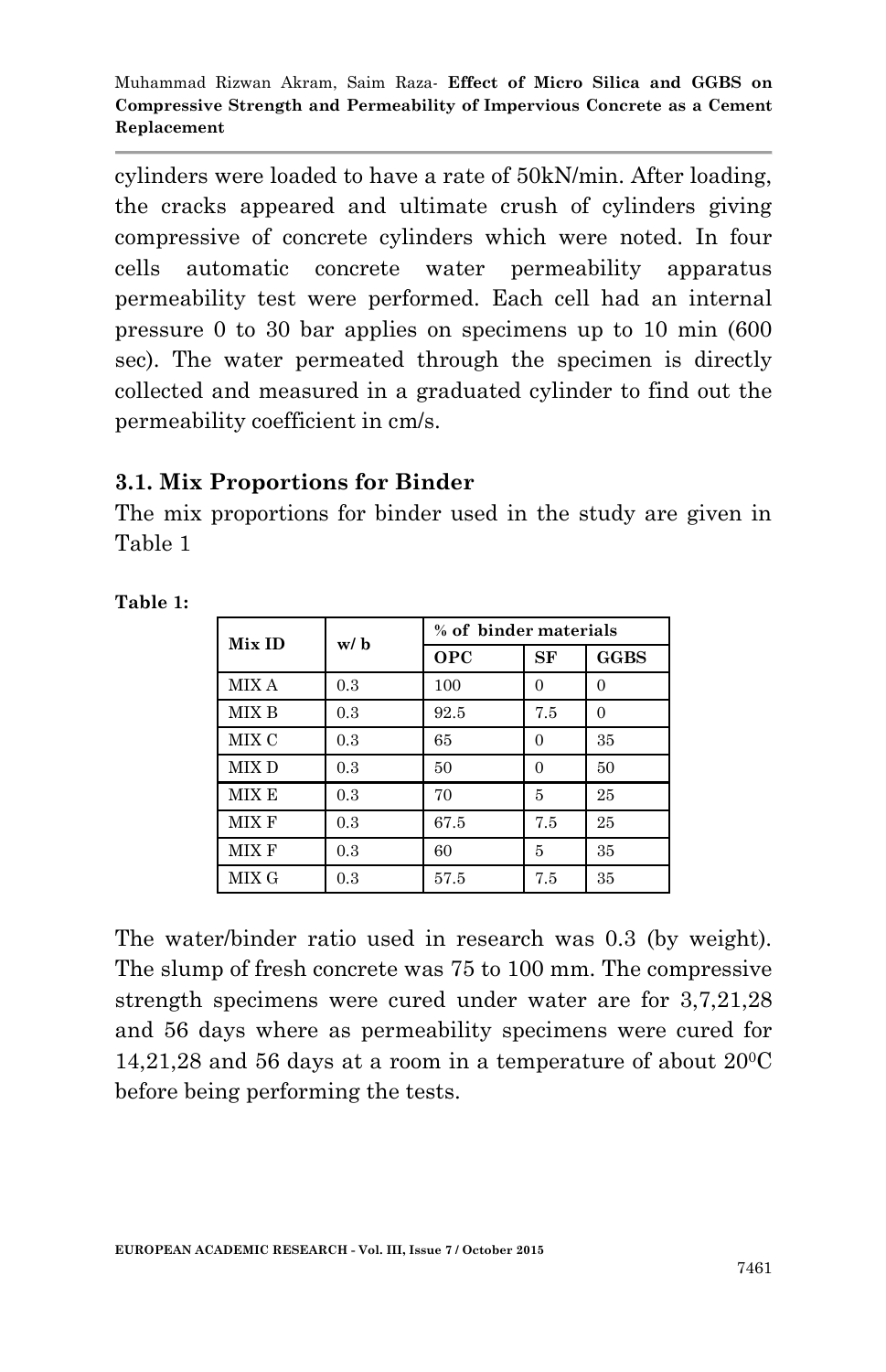### **3.2. Compressive Strength**

The compressive strength test was conducted on three standard cylinders using a compression testing machine (Fig. A)with a rate of loading of 50kN/min(0.140 to 0.350 MPa per second). One day prior to the test, the cylinders were removed from the curing tank. Immediately removing of cylinders before testing is not welcomed. This was to ensure that the cylinders were tested at a dry condition.



**Fig. A: Compressive Strength Apparatus**

### **3.3. Permeability**

Automatic concrete water permeability apparatus consists of four cells. This fully automatic apparatus is designed to carry out water permeability tests on cubic concrete specimen max. 150 mm side and cylinder specimen max 160mm diameter. The specimens are subjected to hydrostatic stress for pre-stress period. The water permeated through specimen is directly collected and measure in a graduated cylinder. It is therefore possible to determine permeability coefficient in cm/sec by using formula

$$
K = \frac{cc \times h}{A \times t \times P}
$$

Here: 
$$
cc
$$
 = permeated water in cm<sup>3</sup>

h= specimen height (cm)

A= specimen area surface (square cm)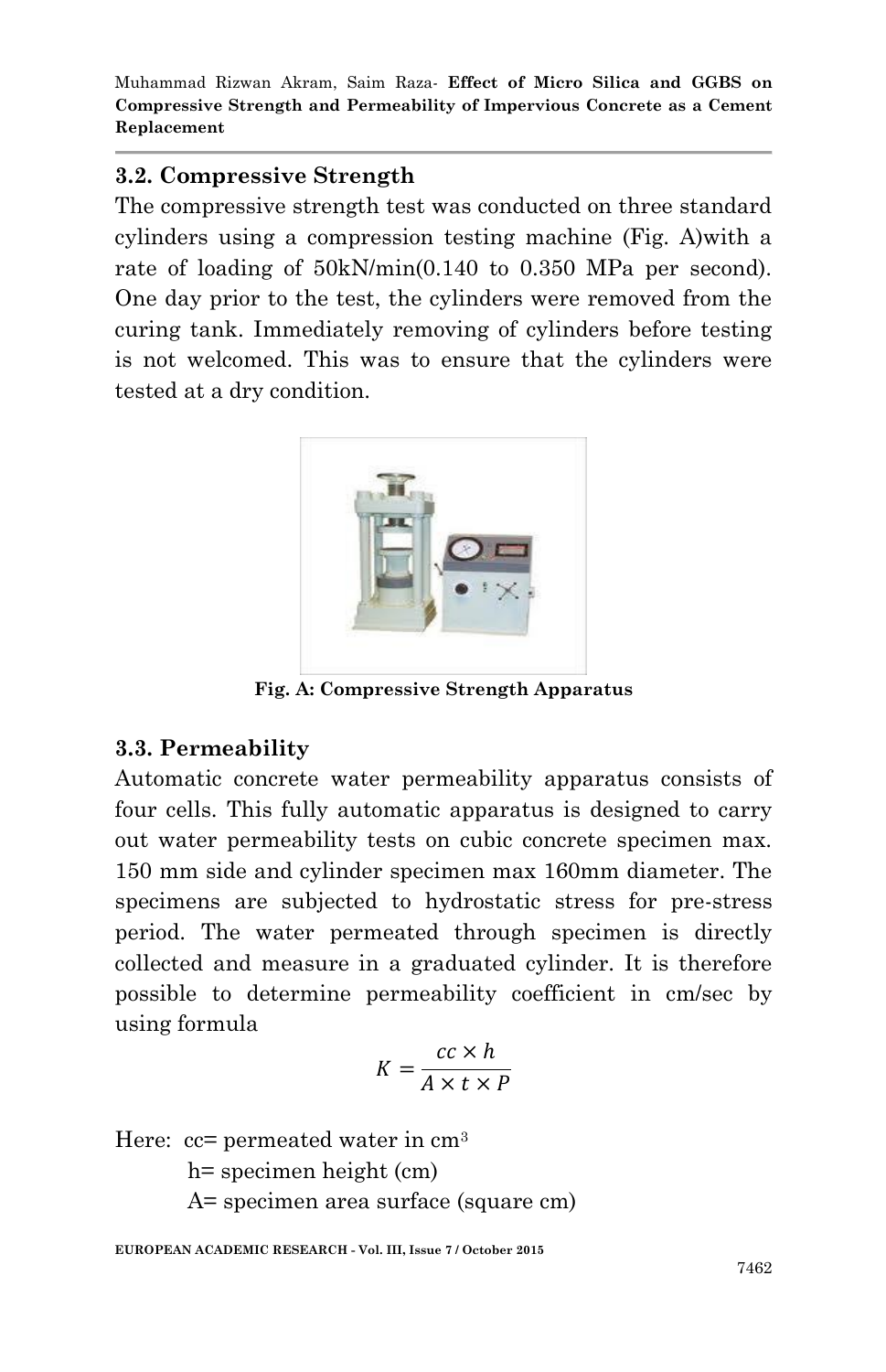> t= time to permeate (sec) P= hydrostatic pressure in cm of water column

And two days prior to the test, the cylinders and cubes were removed from the curing tank and place in oven at temperature of 105oC for complete dry, after that these specimens are painted from all sides except top and bottom surface.



**Fig. B: Automatic Concrete Water Permeability Apparatus**

# **4. RESULTS**



#### **4.1 Compressive Strength**

The compressive strength of all the mixes was performed at 3, 7, 21, 28, and on 56 days duration. From the above graph it was clear that the compressive strength of mix A was greater than the other mixes. Use of silica fume and GGBS (alone and by combination of both) as a replacement cause the decreases the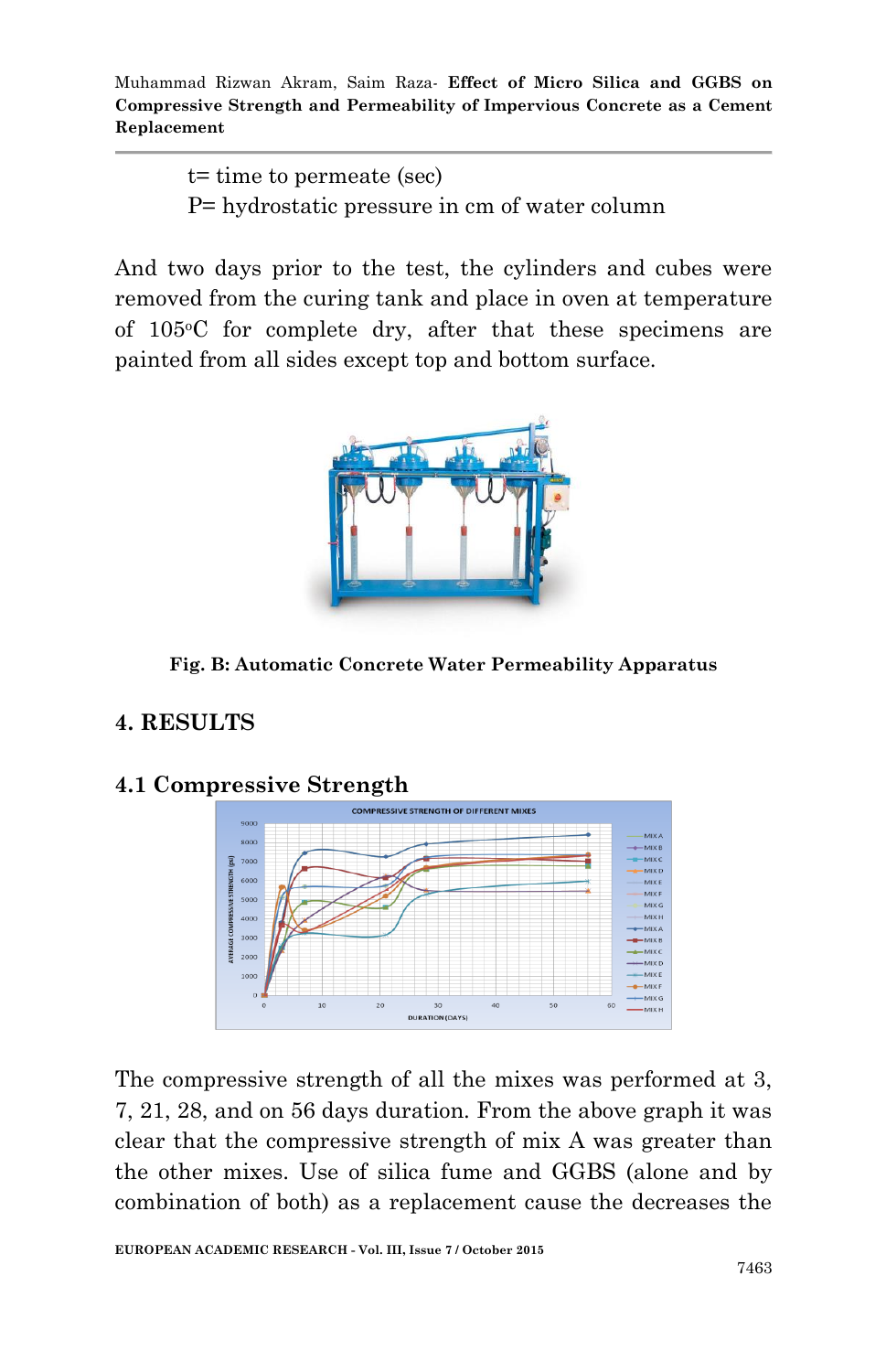compressive strength of concrete at early ages and increases it later. With SCMs, adequate early age and high later age strengths can be achieved if proper selection of cement type and amount is done. The strength increases with time.

# **4.2 Permeability**



From the above graph it is clear that when we use combination of silica fume and GGBS as cement replacement, permeability of hardened concrete increases at early age but decreases later on permeability of concrete specimen decreased with time.

### **5. CONCLUSIONS**

On the basis of the results obtained from this research work, the following conclusions have been drawn:

### **5.1. High Compressive Strength of Concrete**

The use of supplementary cementious materials (SCMs) in the concrete mixes produced a lower strength value at the early age. However, at later ages, the strength was either more or comparable to the specimen named OPC 100% this indicates these mixes can produce comparable specimen of concrete with comparable or high strength concrete. These concerts can be successfully used where early strength has no problem. We conclude from research data that, the gain in strength after 56 days is well pronounced for Mix A having 1000% OPC is greater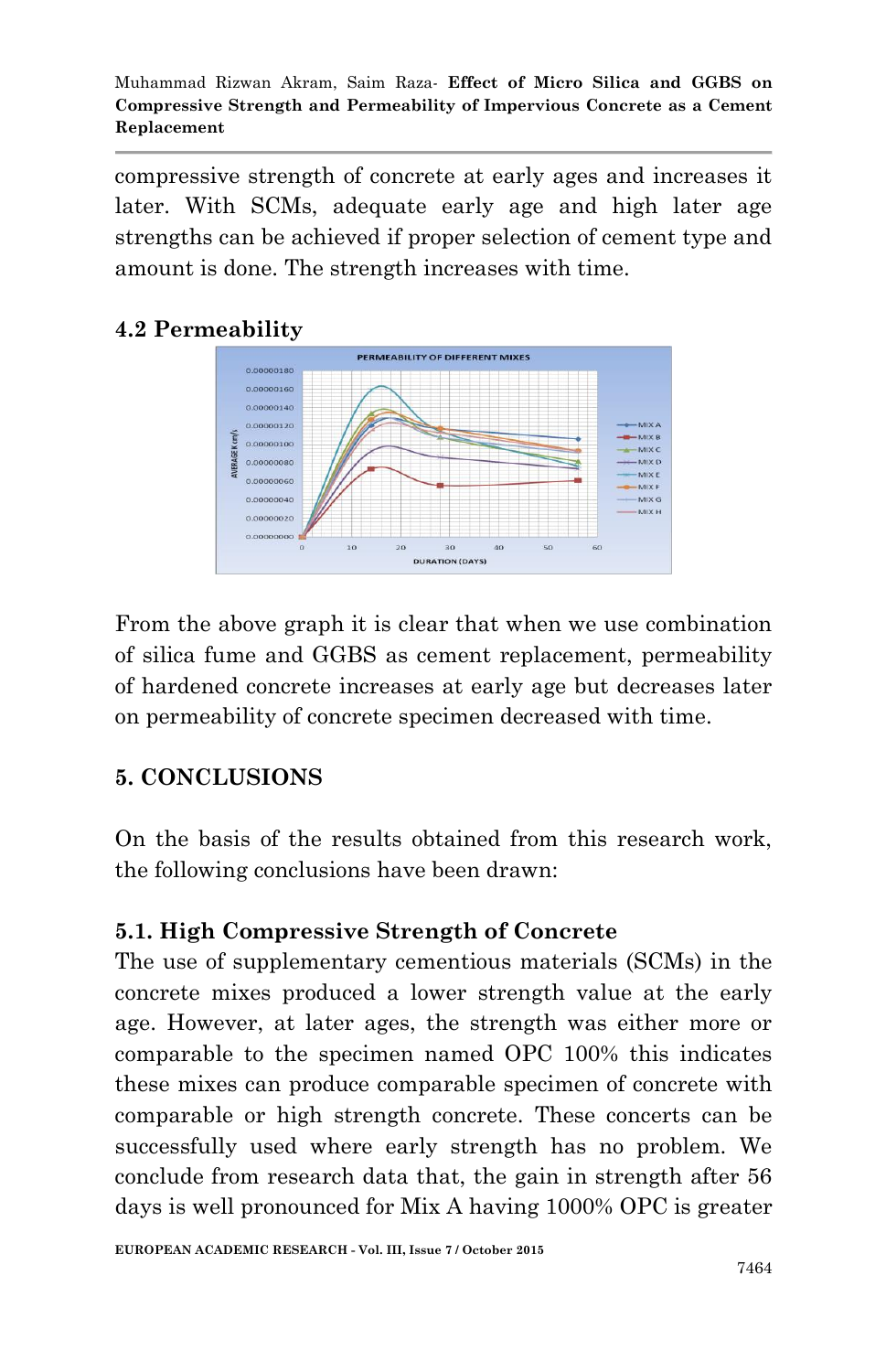than that of the SF and GGBS concrete at all stages, from cost point view, it can be suggested that combination of 60% OPC, 5% SF and 35% of GGBS can be beneficially used to improve the compressive strength of concrete which will produce concrete of higher strength.

# **5.2. Lower Early Strength but Higher Long Term Strength:**

With the w/b ratio kept constant at 0.3, the compressive strength was detrimentally affected by the replacement of OPC with both SF and GGBS at all stages up to 56 days. It was possible to enhance the long-term compressive strength of both SF and GGBS mixes, but there was a decrease in compressive strength at early ages.

# **5.3 Permeability**

Use of silica fume and GGBS as a replacement cause the decreases in the permeability of concrete at early ages and also decreases on later age. With SCMs, adequate decrease in permeability can be achieved if proper selection of cement type and amount is done. The permeability decreases with time.

# **5.4 Combinations of Different Mixes & Best Mix Design:**

The results of the tests carried out on ordinary concrete containing SF and GGBS in large volumes clearly illustrated that some mix combinations are superior to others for the property of compressive strength presented in this research work. Clearly this would mean that combination of different CRMs and the exact choice of these combinations should be based on the physical properties relevant the strength and performance expected from the concrete.

These conclusions would highlight that ordinary concrete containing CRMs require different types of blends in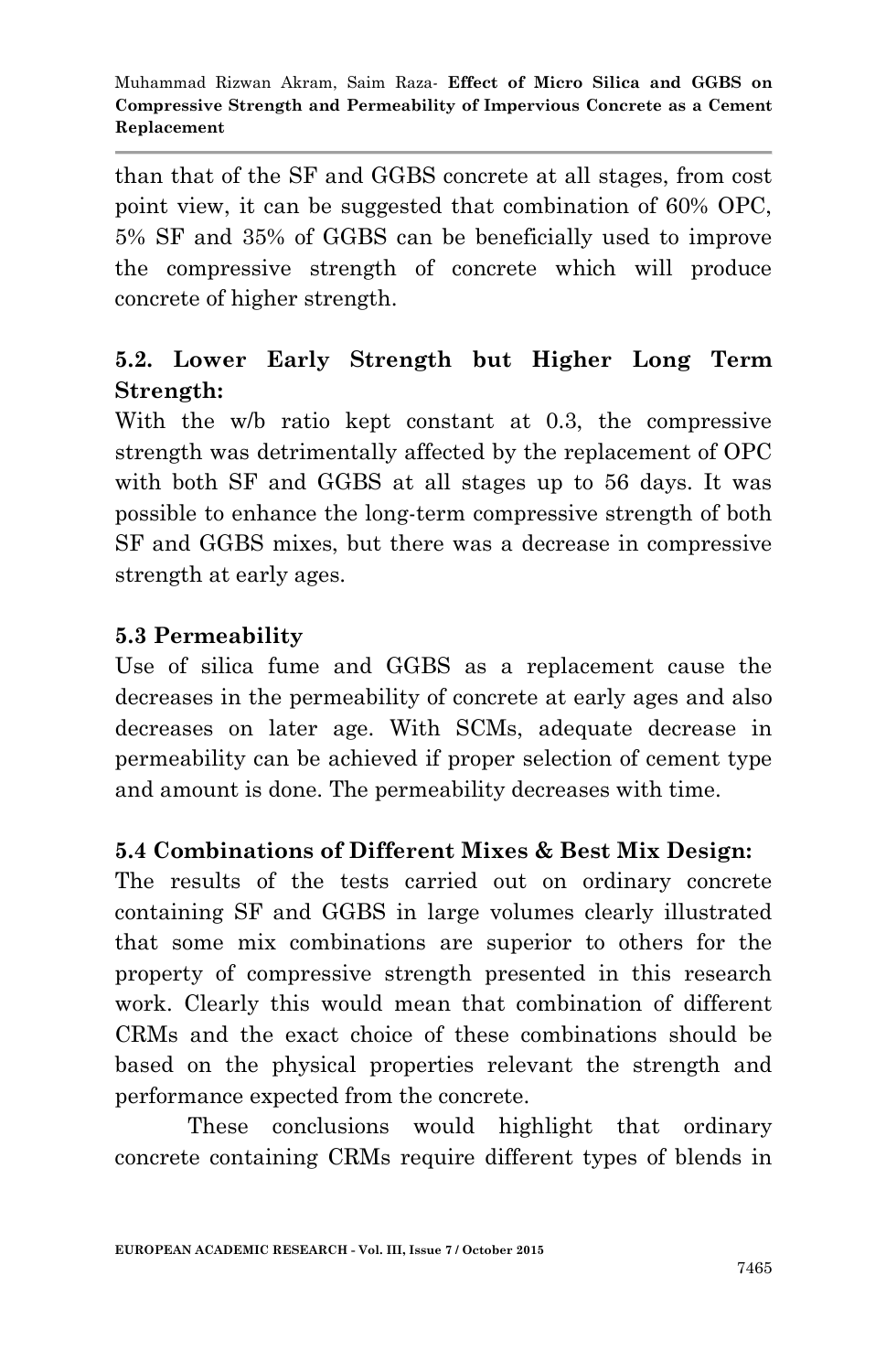order to obtain the best performance regarding strength. As a consequence, mixes need to be designed for different strengths.

# **5.5 Better Value for Money**

When these materials are used then they Enhanced durability and strength and decrease the permeability and provide longer life. Due to their small size they enhanced architectural appearance and reduced need for other expensive finishes or painting. They Enhanced environmental performance—reduce the risk of attracting carbon taxes. The structure that will be built from theses will have these extra properties Lower maintenance costs, Enhanced life cycle, No additional premium on material costs, overall better value for money.

# **6. RECOMMENDATIONS**

In this work we have seen many of their beneficial effects are observed based on these observations following recommendations can be made.

- When SCMs are used it is observed that the early strength of concrete is lower. it means early strength using these materials will be lower than conventional concrete so it is Specified that concrete strengths should be taken @ 56 days for any concrete designed with more than 30% SCMs. Specifying all concrete @ 56 days can further reduce the overall cementious in a mix design.
- $\triangleright$  The replacement of cement by SCMs has substantial advantages, not only increased durability and service life of concrete, but also additional ecological benefits. Therefore, every time specify a concrete mix for a particular design.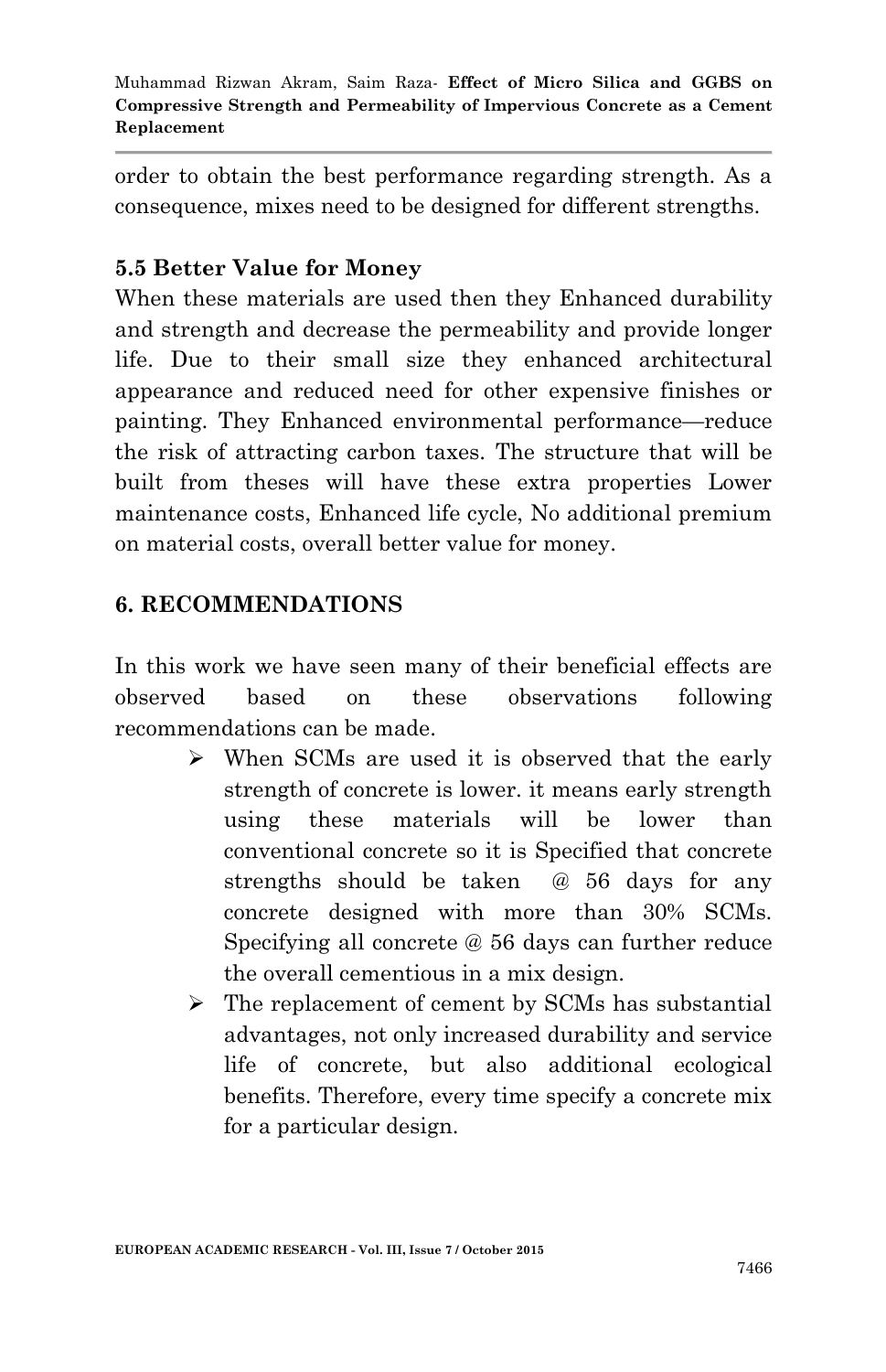- > Do not specify SCMs percentages for specific elements. Allow the contractor to have some flexibility that meets their Schedule.
- $\triangleright$  If high volume SCMs replacement is a key component of a project, then the schedule has to be planned around the concrete.
- $\triangleright$  Do not insist on ready-mix producers to submit mix designs showing the amount of SCMs used for each mix (prescriptive). The ready-mix producer can provide the overall percentage of SF and GGBS used at the end of the project.
- $\triangleright$  In addition, we have design such combinations/mixes using SCMs instead of just using the ordinary Portland concrete, to achieve the design service life to 100 years or 150 years. This would mean less use of energy and resources in the long run for the price of a relatively marginal capital cost increase.

#### **REFERENCES**

- **ASTM C 618 – 99**, Standard specification for fly ash and raw or calcined natural pozzolan for use as a mineral admixture in Portland cement concrete, 1999.
- **A.M. Neville**, Fourth Edition Third Indian reprint, 2004. ISBN 81-7808-821-7
- **British Standards Institution**, Specification for ground granulated blast furnace Slag for use with Portland cement, BSI, London, BS 6699, 1992.
- **British Standards Institution** Pulverized Fuel Ash. Specification for Pulverized Fuel Ash for the use with Portland cement, BSI, London, BS EN 3892: Part 1, 1997.